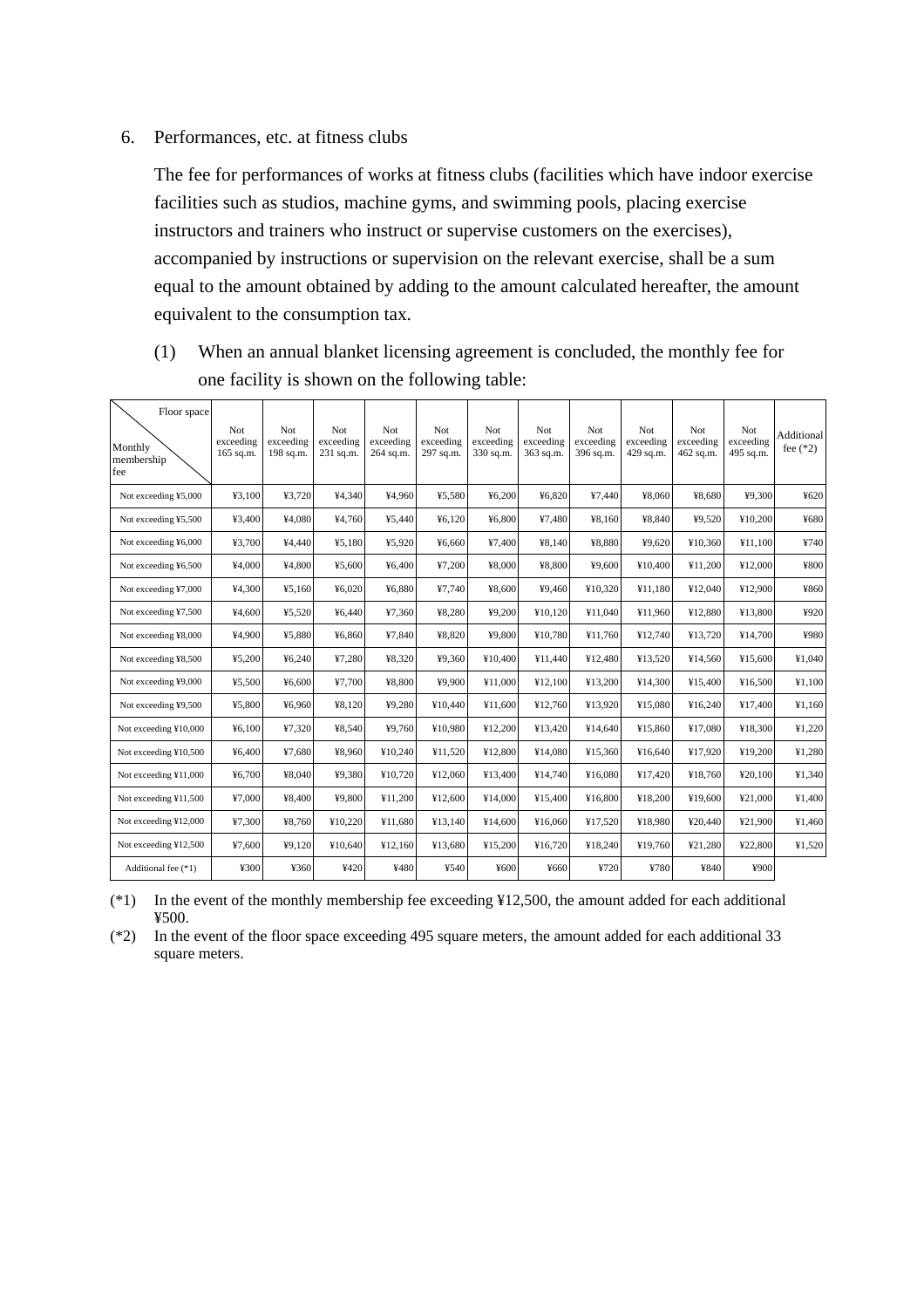(2) In the event above (1) does not apply, they shall be determined on a per work and per performance basis as follows:

| Floor space<br>Monthly<br>membership<br>fee | Not.<br>exceeding<br>$165$ sq.m. | <b>Not</b><br>exceeding<br>$231$ sq.m. | <b>Not</b><br>exceeding<br>297 sq.m. | <b>Not</b><br>exceeding<br>363 sq.m. | <b>Not</b><br>exceeding<br>429 sq.m. | Not.<br>exceeding<br>495 sq.m. | Additional<br>fee $(*4)$ |
|---------------------------------------------|----------------------------------|----------------------------------------|--------------------------------------|--------------------------------------|--------------------------------------|--------------------------------|--------------------------|
| Not exceeding<br>45,000                     | 430                              | 440                                    | 460                                  | 470                                  | ¥80                                  | 490                            | ¥10                      |
| Not exceeding<br>46,500                     | ¥40                              | 460                                    | 470                                  | ¥90                                  | ¥100                                 | ¥120                           | 420                      |
| Not exceeding<br>¥8,000                     | 450                              | 470                                    | ¥90                                  | ¥110                                 | ¥130                                 | ¥150                           | 420                      |
| Not exceeding<br>49,500                     | ¥60                              | ¥80                                    | ¥100                                 | ¥130                                 | ¥150                                 | ¥170                           | 420                      |
| Not exceeding<br>¥11,000                    | 470                              | ¥90                                    | ¥120                                 | ¥150                                 | ¥170                                 | ¥200                           | 430                      |
| Not exceeding<br>¥12,500                    | ¥80                              | ¥110                                   | ¥140                                 | ¥170                                 | ¥200                                 | ¥230                           | 430                      |
| Additional fee (*3)                         | ¥10                              | ¥10                                    | ¥10                                  | 420                                  | 420                                  | 430                            |                          |

(i) The fee for a performance not exceeding 5 minutes is shown on the following table:

(\*3) In the event of the monthly membership fee exceeding ¥12,500, the amount added for each additional ¥1,500.

(\*4) In the event of the floor space exceeding 495 square meters, the amount added for each additional 66 square meters.

> (ii) The fee per work per performance whose playing time exceeds 5 minutes shall be a sum equal to the amount obtained by adding to the fee for a playing time not exceeding 5 minutes, the same fee for each additional 5 minutes or part thereof.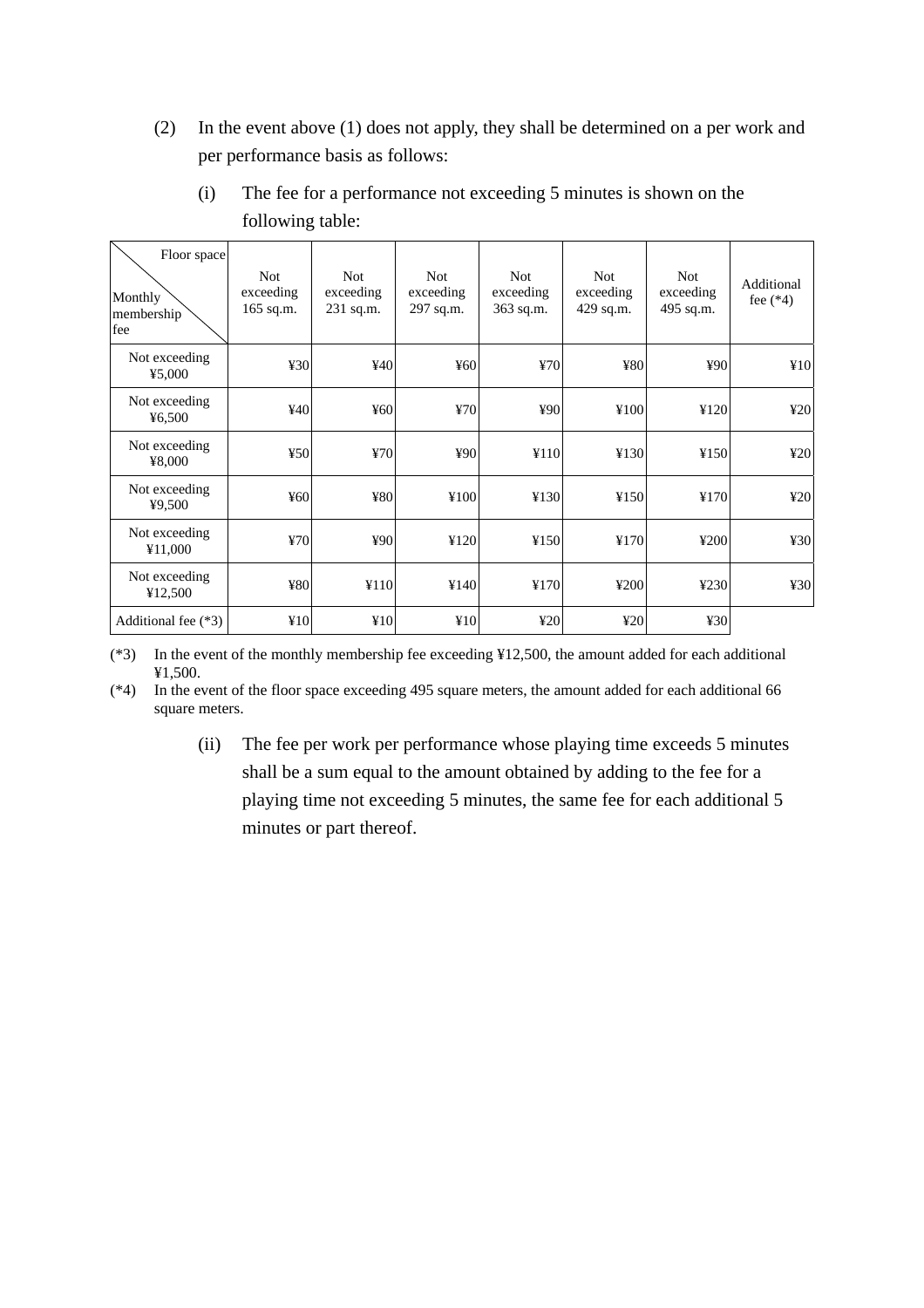# **Notes for Performances, etc. at fitness clubs**

### *Exhibition*

(i) Exhibition shall not include exhibition using theatrical films.

### *Communication*

(ii) Communications applicable to the provisions of Article 12 Background music (BGM), is not included..

## *Exercise facilities*

(iii) Exercise facilities are facilities which are prepared for the purpose of conducting exercises, such as aerobics, dancing, circuit training, machine training, aqua aerobics, etc., regardless of what they are called.

### *Annual membership fee*

- (iv) Monthly membership fee is the amount per month (exclusive of consumption tax) normally required to be paid as consideration by a customer who is able to use the facility on all of its business days and hours.
- (v) In the event there is no monthly membership fee, table (1) and the category for a monthly membership fee not exceeding ¥5,000 on table (2) shall be applied.

#### *Floor space*

- (vi) "Floor space" means:
	- (a) The area of the space (the entire zone separated by a fixed partition) where the performances of works take place. However, for swimming pools, the area shall be the area of the water (in the event a section is used by separating it with lane ropes, the space where the exercise instruction or supervision accompanied by performances of works take place).
	- (b) In the event performances are held at multiple spaces, such as studios, gyms, and swimming pools, in facilities which conclude an annual blanket licensing agreement, the area shall be a total of these areas.
	- (c) In the event solely exhibition or communication is conducted, the area shall be obtained by multiplying the area of the relevant space by  $\frac{40}{100}$ .